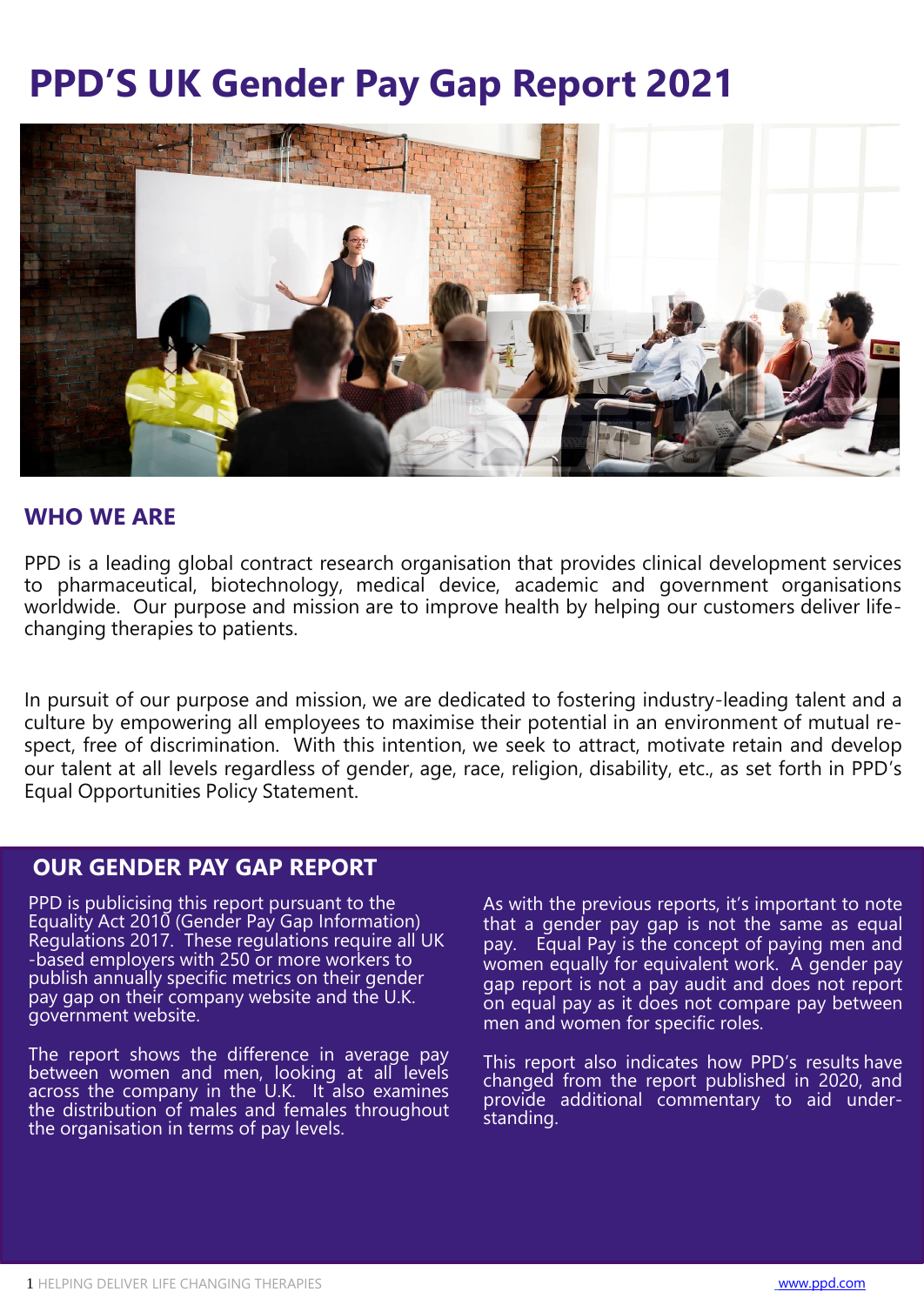## **PPD METRICS Reporting period: 6 April 2019 – 5 April 2020**

## **STATISTICS**

The **median** gender pay and bonus gap is calculated by taking the midpoint of the lowest and highest bonus or pay for women and the midpoint of the lowest and highest bonus or pay for men, and comparing the two results.

The **mean** gender pay and bonus gap is calculated by summing up all the ordinary pay or bonus of women and dividing by the number of women, doing the same for men, and then comparing the two results.

# **Gender Pay Gap**



**Proportion of gender by pay quartile**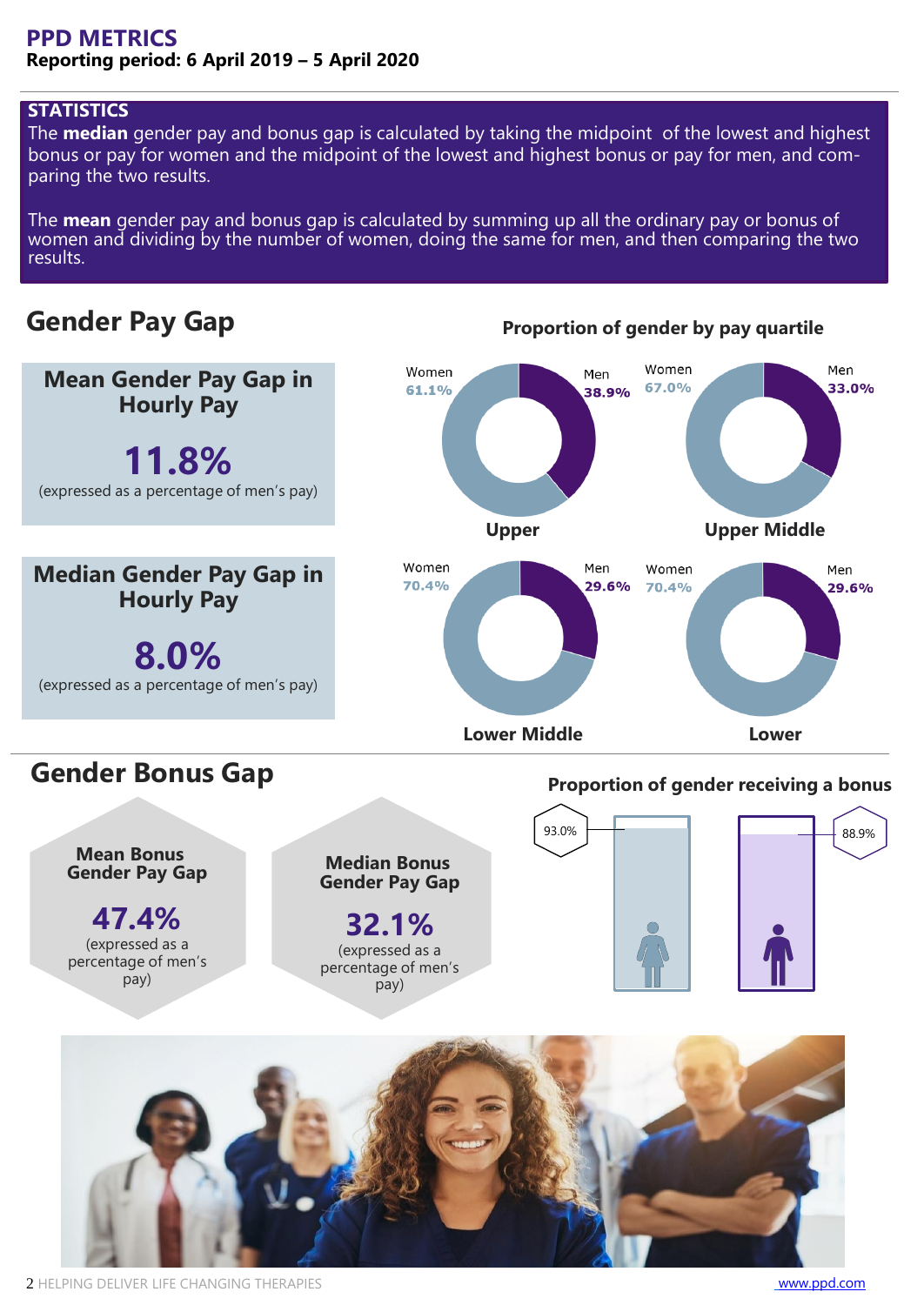# **KEY TAKEAWAYS**

- There has been a slight decrease in our hourly gender pay gap both on the median and mean relative to the 2020 report, while there was an increase in the median bonus pay gap. The overall company breakdown of males and females has remained static.
- Our pay gap continues, as in previous years, to be influenced by the relatively disproportionate representation of males in roles with highest hourly pay rates.
- PPD's mean and median gender pay gaps of 11.8% and 8.0% respectively, continue to be lower than the national mean and median hourly gender pay gaps of 14.6% and 15.5%, respectively. They are also substantially lower than the professional, scientific and technical sector (which includes PPD) at 21.7% and 22.4% respectively (according the Office of National Statistics—provisional 2020 data).
- The most significant change since the 2020 report is the increase in the median bonus pay gap. This is primarily attributable to:
- o A disproportionate representation of males in jobs/levels with higher short-term incentive target bonus percentages, and eligibility to participate in commission-based and longterm incentive plans.
- o ~73% of VP / SVP's were male (at the reporting snapshot date)
- o ~73% of Business Development were male (at the reporting snapshot date). BD commission increased significantly for several BD employees (primarily male)
- o In addition, 18% of PPD UK employees are part-time, of which 93% are female. As bonus payments are calculated as a percentage of eligible annual pay, part-time employees tend to receive lower bonus payments.
- o At the more junior levels, there was an overall increase in relevant female headcount, more junior employees tend to receive lower bonuses than their senior counterparts.

# **KEY ACTIONS**

PPD recognises that there are contributing factors to the gender pay gap, and the overarching aim is to address barriers or biases that may contribute to it.

This goal aligns with the company's wider global strategy to remain competitive in attracting, motivating, retaining and developing industry-leading talent for all roles regardless of gender, age, race, religion, disability or any other form of discrimination.

### **IN 2020, PPD:**

|                                                                                                                               |                                    | Launched 'Creating an Inclusive Culture' workshop for people<br>managers which discusses barriers to inclusion such as<br>gender bias                                                     |
|-------------------------------------------------------------------------------------------------------------------------------|------------------------------------|-------------------------------------------------------------------------------------------------------------------------------------------------------------------------------------------|
| <b>PPD will</b><br>continue to<br>address the<br>gender pay<br>gap<br>through<br>these key<br>initiatives,<br>among<br>others | <b>TALENT</b><br><b>MANAGEMENT</b> | Conducted a global talent review to identify PPD's talent to Senior<br>Director level, with a focus on diversity                                                                          |
|                                                                                                                               |                                    | Added two female executive leaders to the executive promotion<br>panel                                                                                                                    |
|                                                                                                                               |                                    | Expanded the Women's Empowerment Network (WEN) from<br>Cambridge to include all UK and Ireland employees                                                                                  |
|                                                                                                                               |                                    | Launched and promoted the Global Mentoring Programme under<br>the WEN umbrella designed to enhance the careers of<br>female employees. The programme now has 1,000<br>mentors and mentees |
|                                                                                                                               | <b>ANALYSIS</b>                    | Presented UK GPG information to WEN group in 2020, hosted a<br>discussion and invited ideas                                                                                               |
|                                                                                                                               |                                    | Continued exploring benefits that support working parents                                                                                                                                 |
|                                                                                                                               | <b>REWARD</b>                      | Launched the Choice Program in response to COVID-19<br>pandemic-enabling parents to balance work with family<br>commitments, with benefits and bonus protection                           |

3 HELPING DELIVER LIFE CHANGING THERAPIES [www.ppd.com](http://www.ppd.com/)